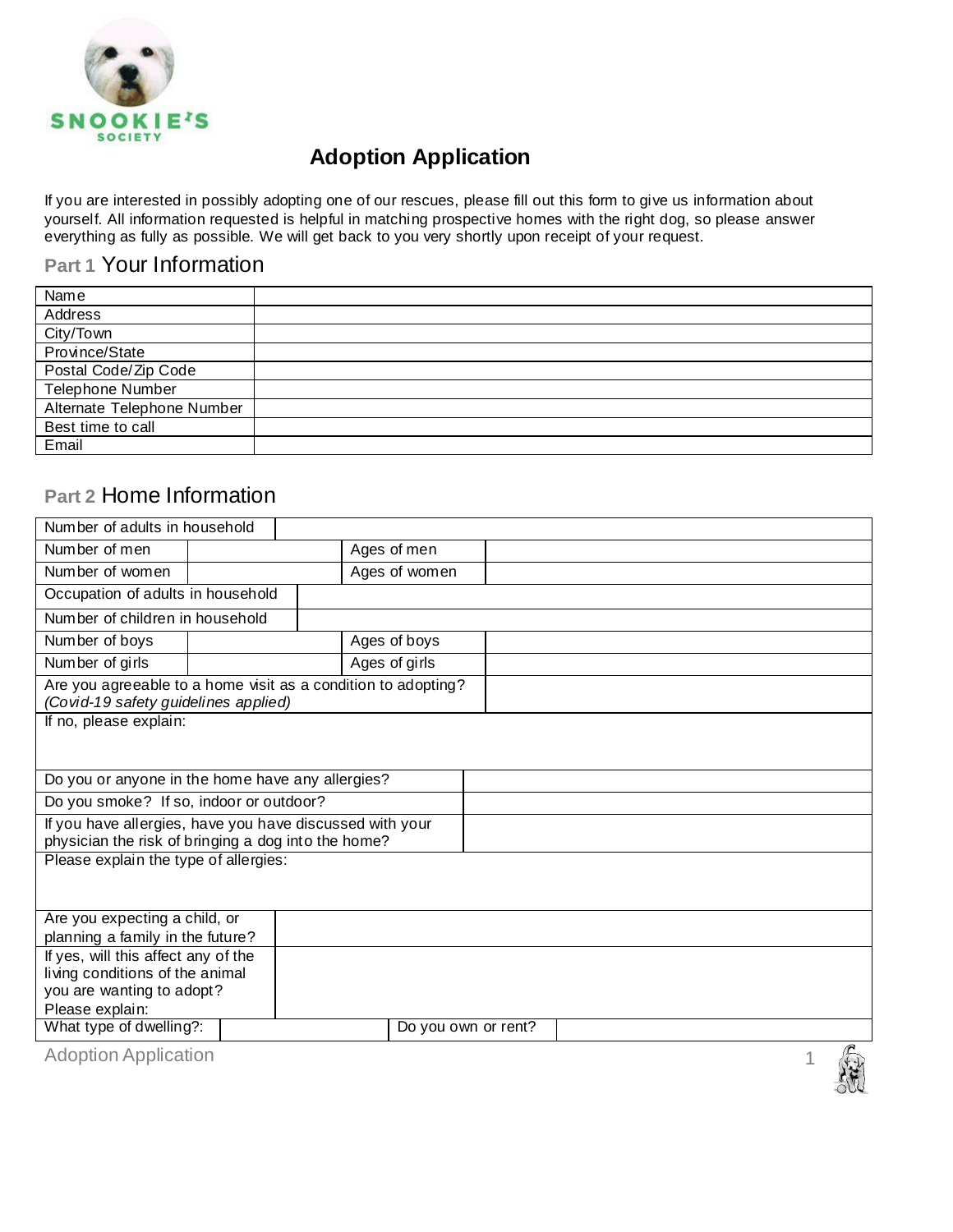

| If you rent, do you have the                            |  |
|---------------------------------------------------------|--|
| Landlord's permission to keep a                         |  |
| dog?                                                    |  |
| Do you have a yard?                                     |  |
| How large is your yard?                                 |  |
| Is it securely fenced?                                  |  |
|                                                         |  |
| How tall?                                               |  |
| What type of gates?                                     |  |
| Can children open the gates?                            |  |
| If the yard is not securely                             |  |
| fenced, what type of                                    |  |
| improvements need to be made                            |  |
| so that it is secure?                                   |  |
| Are you willing to make such<br>improvements?           |  |
| Do you have a pool?                                     |  |
| If yes, is it securely fenced?                          |  |
| Do you have a dog run?                                  |  |
| If yes, is it secure?                                   |  |
| Are there any dangers that                              |  |
| could harm your dog, inside the                         |  |
| yard?                                                   |  |
| Can strangers gain access to                            |  |
| your yard from the street?<br>Where will the dog sleep? |  |
| (Please explain)                                        |  |
| How many hours do you work                              |  |
| during the week?                                        |  |
| How long will s/he be alone                             |  |
| during a regular work day?                              |  |
| Where will your dog stay when                           |  |
| alone?                                                  |  |
| Do you plan to use a crate?                             |  |
| (Please explain)                                        |  |
|                                                         |  |

# **Part 3** Pet History

| Have you ever owned a rescue dog before? |  |  |
|------------------------------------------|--|--|
| How long?                                |  |  |
| What happened to him/her?                |  |  |
|                                          |  |  |
| <b>Adoption Application</b>              |  |  |

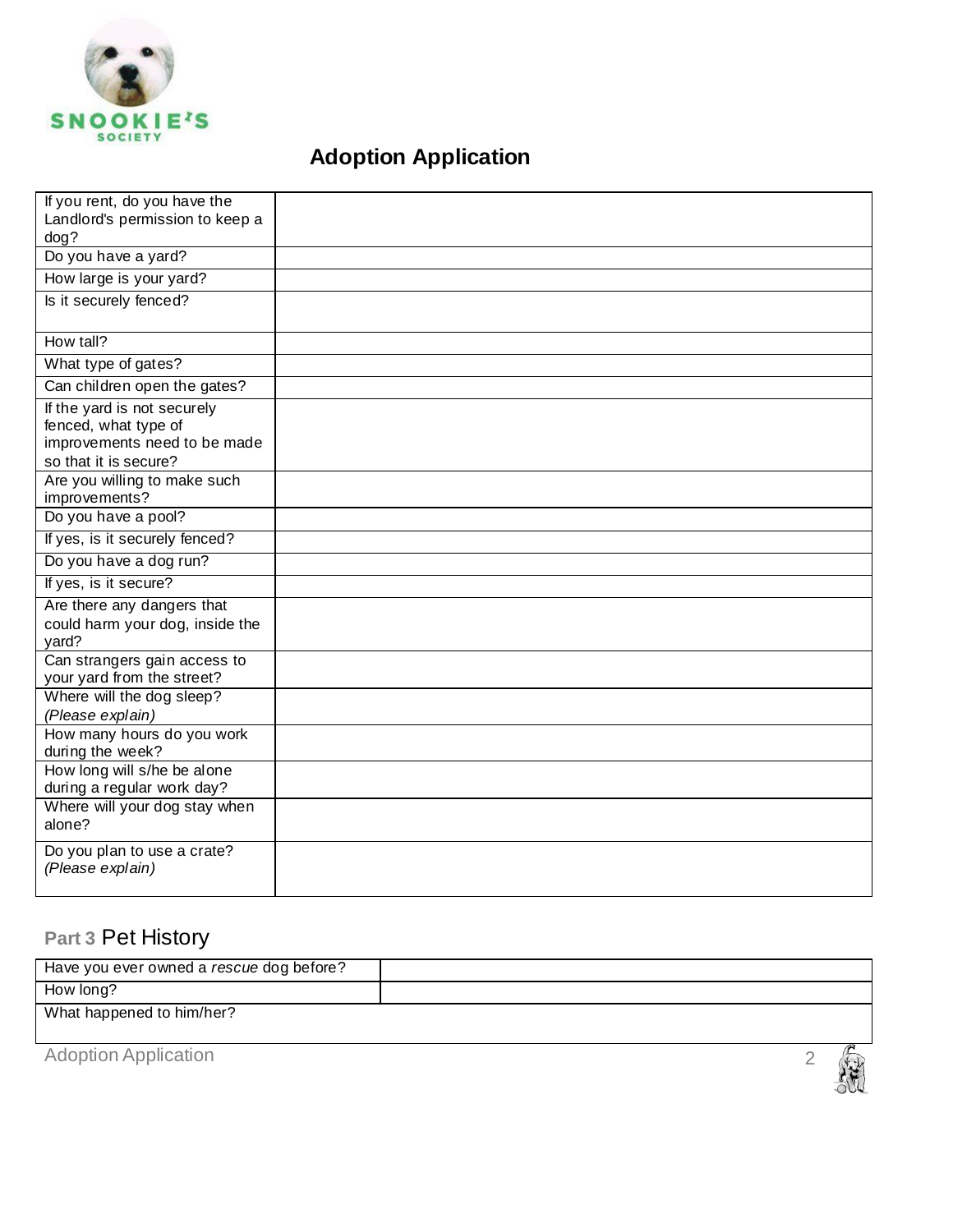

| Where did you get your rescue dog from?                                                                                                                                                                |                                                                                                                       |
|--------------------------------------------------------------------------------------------------------------------------------------------------------------------------------------------------------|-----------------------------------------------------------------------------------------------------------------------|
| Name, breed, age and sex?                                                                                                                                                                              |                                                                                                                       |
| Altered?                                                                                                                                                                                               |                                                                                                                       |
| How long have you had your rescue dog?                                                                                                                                                                 |                                                                                                                       |
| What was or is his/her temperament like?                                                                                                                                                               |                                                                                                                       |
| Please list all your current and previous pets and if<br>you need more space to write, please add<br>information on a separate section of the application<br>or add another page with the application. |                                                                                                                       |
| Please indicate what happened to your previous<br>pets. Please include the name, type of pet and<br>how long it was owned including;<br>Ferrets, hamsters, snakes, birds, cats etc                     |                                                                                                                       |
| What are the things you've learned from being a                                                                                                                                                        |                                                                                                                       |
| pet parent?                                                                                                                                                                                            |                                                                                                                       |
| Are there things you wish you would have done<br>differently with your pet?                                                                                                                            |                                                                                                                       |
| What have been your main problems with them (i.e aggression, yappy?)                                                                                                                                   |                                                                                                                       |
|                                                                                                                                                                                                        |                                                                                                                       |
| Why do you want a rescue dog, as opposed to<br>another pet?                                                                                                                                            |                                                                                                                       |
| dog to each other?                                                                                                                                                                                     | If you have birds, rabbits, cats, rodents etc., are you prepared to spend the necessary time to accustom them and the |
| What kind of nutrition did you provide to these<br>pets? i.e raw food, dry kibble, home cooked<br>food, canned foodplease list the type and<br>brand of food.                                          |                                                                                                                       |

#### **Part 4** Behaviour

What amount of time and effort do you want to devote to training your rescue dog?

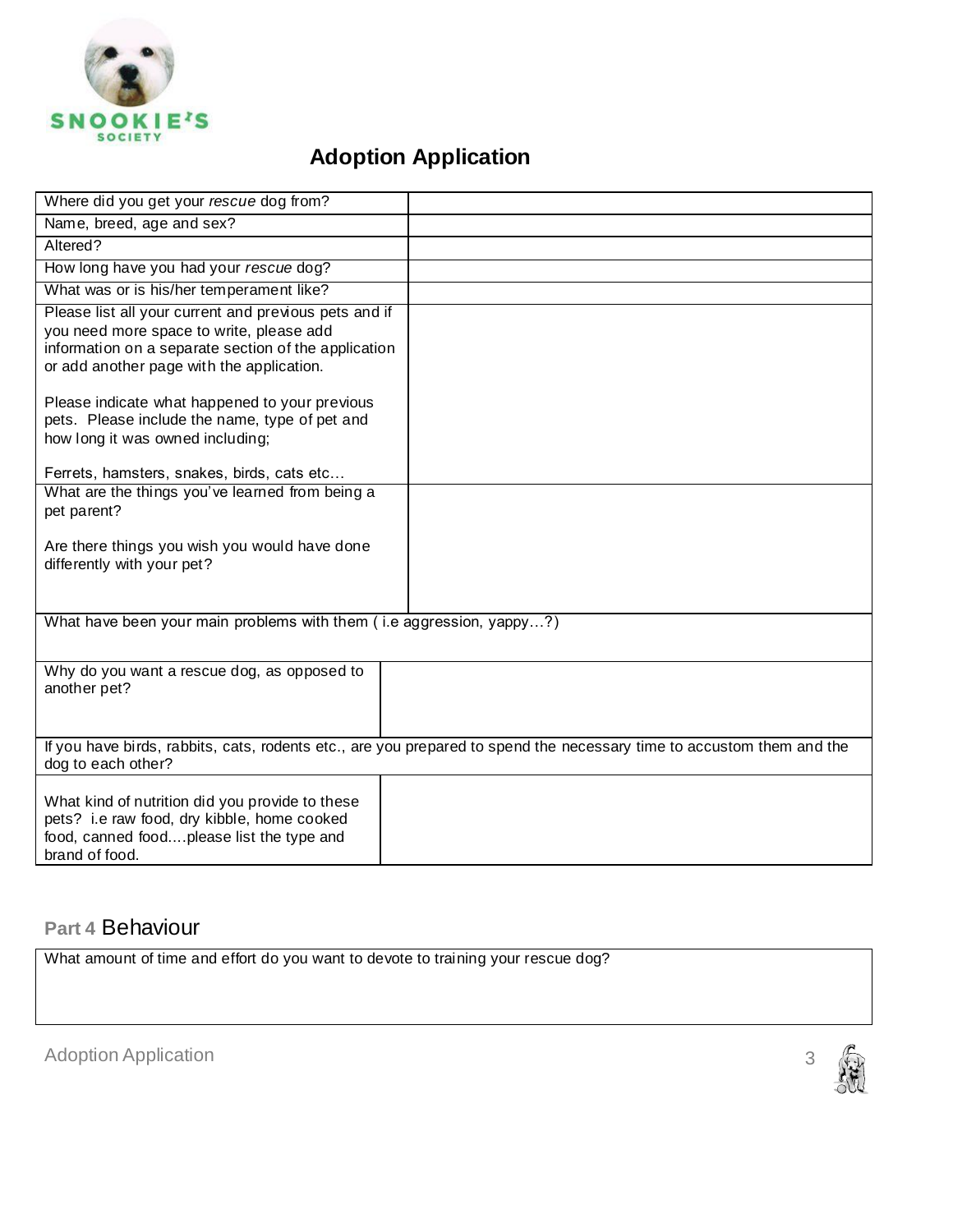

| Have you ever been bitten by a dog?                                                                               |  |
|-------------------------------------------------------------------------------------------------------------------|--|
| What circumstances and what did you do afterwards?                                                                |  |
|                                                                                                                   |  |
|                                                                                                                   |  |
|                                                                                                                   |  |
| Are you likely to enroll your dog in obedience                                                                    |  |
| class?                                                                                                            |  |
| Which family members would be expected to assist in home training?                                                |  |
|                                                                                                                   |  |
|                                                                                                                   |  |
| What is your definition of disciplining a dog? What does it mean to you?                                          |  |
|                                                                                                                   |  |
|                                                                                                                   |  |
| What are your training goals?                                                                                     |  |
|                                                                                                                   |  |
|                                                                                                                   |  |
| What would you do if you were unable to chage the dog's behavior? (ie. contact the rescue for additional help? Do |  |
| further research, call your vet?)                                                                                 |  |
|                                                                                                                   |  |
|                                                                                                                   |  |

# **Part 5** What Type of Rescue

| Preferences (name of dog on Website and/or<br>list Breeds of interest):                            |     |
|----------------------------------------------------------------------------------------------------|-----|
| Male/Female                                                                                        | Age |
| Would you consider the opposite sex?                                                               |     |
| Would you be interested in an older dog?                                                           |     |
| Would you be interested in a young adult?                                                          |     |
| Generally speaking, what sort of temperament<br>are you looking for in a dog? I.e., playful, quiet |     |
| Would you consider being a foster to adopt                                                         |     |
| family should the dog of interest not be the                                                       |     |
| right fit?                                                                                         |     |

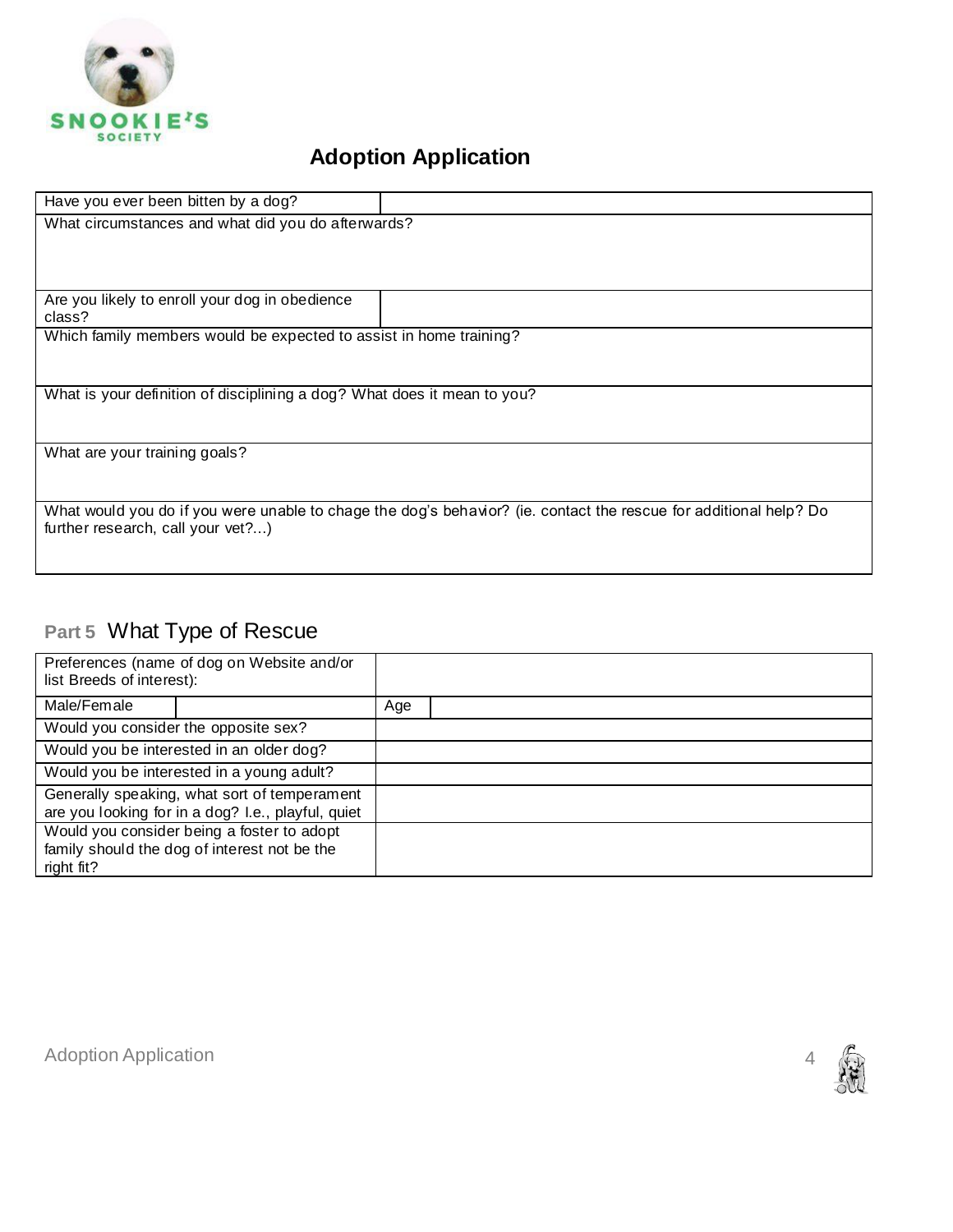

Ontario Adoption Fees:

Our adoption fee for a LOCAL PUPPY is 695.00

Our adoption fee for a LOCAL ADULT DOG is 595.00 (1+)

Our adoption fee for a LOCAL SENIOR DOG is 295.00 (10+)

Our adoption fee for an INTERNATIONAL PUPPY (under 12 months) is between 895.00 -1450.00

Our adoption fee for an INTERNATIONAL ADULT DOG (12 months and up) is between 795.00-1350.00

US ON: 795.00 China ON: 1350 Egypt ON: 1250 Thailand ON: 895.00

British Columbia Adoption Fees:

Our adoption fee for a LOCAL PUPP is 795.00

Our adoption fee for a LOCAL ADULT DOG is 695.00 (1+)

Our adoption fee for a LOCAL SENIOR DOG is 395.00 (10+)

Our adoption fee for an INTERNATIONAL PUPPY (under 12 months) is between 895.00 -1450.00

Our adoption fee for an INTERNATIONAL ADULT DOG (12 months and up) is between 795.00-1350.00

US BC: 795.00 China BC: 1250 Egypt BC: 1350 Thailand BC: 995.00

\*\* During Covid-19, we experienced a surge on transport costs. As of January 2021, we doubled our adoption fees to help us cover transport expenses when rescuing international dogs. The airline industry is struggling and compensating costs by charging us triple the cost to fly a rescue dog. Regardless of size or weight.

As of January 2022, transporting a dog by plane from Egypt is approx. 1350.00

Transporting a dog by plane from China in cargo is approx 5000.00 More expensive than a human being traveling in business class!

We hope, once the global pandemic is over and the airline industry goes back to a new normal, our adoptions fees can go back to what it was.

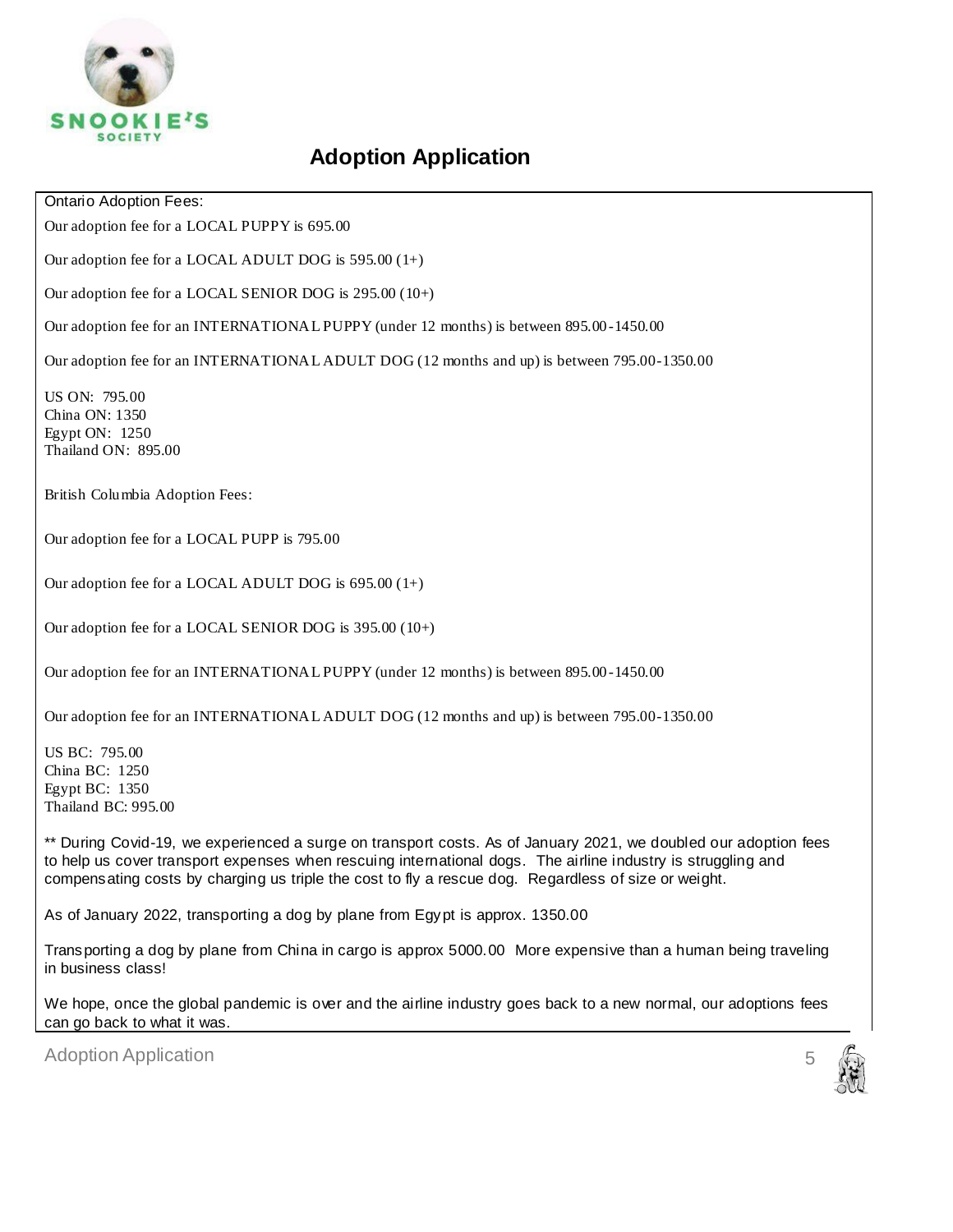

All our pets have their basic DHPP and RABIES vaccination done. They are examined by a vet, dewormed, neutered/spayed, microchipped and temperament evaluated prior to being adopted. Our pets are heartworm tested prior to adoption (Depending on the season and location where the dogs are rescued from). All medical documents are provided to the successful applicant prior to the adoption. We do our best to ensure they are healthy.

Unforseen illnesseses can happen, and because of this, the dog's health cannot be guaranteed.

With international dogs, we do the same medical procedures as the above but with added screening and treatments. Our international dogs are tested for Corona Virus, Leishmaniasis testing and 6 bone vector disease testing. In addition, we run a complete CBC blood profile, antibody titer testing and full parasitology testing with local and foreign parasite screening.

**Snookie's Society can only inform the applicant on the current health and temperament of this dog.** No one can predict what medical or temperament problems a dog may have in its lifetime.

We are a registered, non profit organization run solely by volunteers. We are strickly (at the exception of animals suffering from terminal illnesses) a NO KILL Rescue group. Your adoption fee is helping us cover some of the basic vetting costs, medication, emergencies, local and long distance transportation...To continue helping dogs in the Rescue who need extensive medical treatment, emergency and behavioral training.

*Are you agreeable in giving an adoption fee to adopt your rescue dog?* 

| Are you aware that some of our rescue dogs     |  |
|------------------------------------------------|--|
| have been abused and/or neglected?             |  |
| What would you do or feel if the Rescue dog    |  |
| bit you?                                       |  |
| How much money do you expect it will cost      |  |
| you on a monthly basis to care for your dog?   |  |
| How much money do expect and able to           |  |
| spend on your dog should an emergency          |  |
| situation happen to him/her?                   |  |
| Are you agreeable to returning the dog should, |  |
| due to unforeseen circumstances, you would     |  |
| no longer be able to keep the dog?             |  |
| Do you realize that dogs can live to be 15     |  |
| years of age or older, and are you committed   |  |
|                                                |  |
| to providing responsible care for that long?   |  |

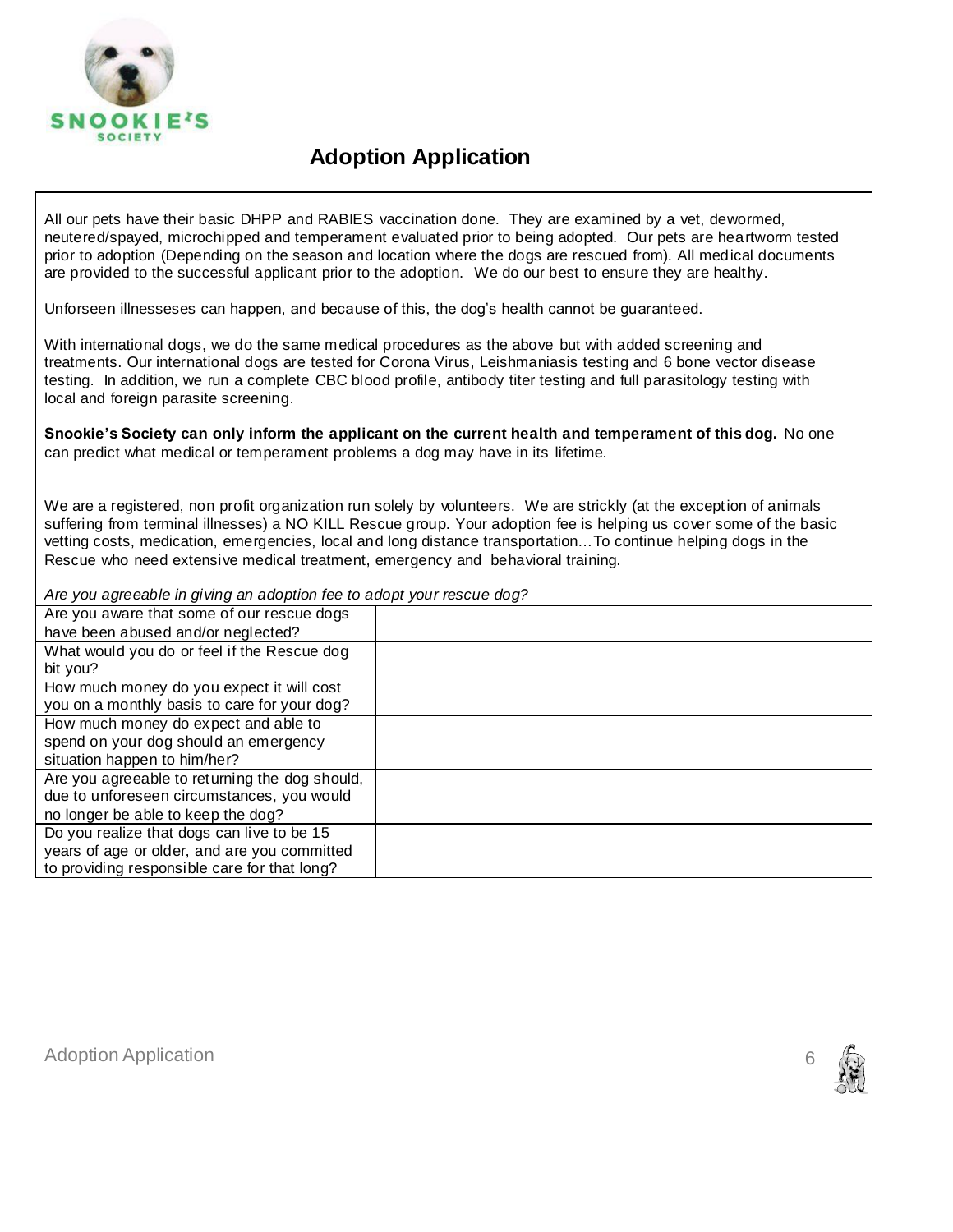

| If you are selected to adopt a Snookie's<br>Society dog, we require that you participate in<br>the following: Mandatory training session(s),<br>an up to date guide on general dog care,<br>training videos to watch on dog<br>communication, and training on<br>safety/equipment protocols. We also follow<br>up with training session(s) with certified<br>trainers and dog behaviorists to help you<br>prepare for your new dog. Will you be able to<br>participate in the training that Snookie's<br>Society pays for? | Yes or No?<br>Please explain your thoughts on this: |
|----------------------------------------------------------------------------------------------------------------------------------------------------------------------------------------------------------------------------------------------------------------------------------------------------------------------------------------------------------------------------------------------------------------------------------------------------------------------------------------------------------------------------|-----------------------------------------------------|
| In addition, applicants who successfully adopt<br>a dog from us are offered an optional support<br>program called the Rescue Plan. A 4 part<br>training process helping you with your new<br>dog to transition into your home. This is<br>organized by a local training center and<br>guided by certified dog behaviorists.<br>"During Covid 19, we are doing our live<br>webinar(s) training through Zoom and pre<br>recorded webinars are available                                                                      |                                                     |
| Is there anything else that you want to tell us<br>about your family and its suitability to adopt a<br>rescued dog?                                                                                                                                                                                                                                                                                                                                                                                                        |                                                     |
| How did you find out about us?                                                                                                                                                                                                                                                                                                                                                                                                                                                                                             |                                                     |
| Your comments / suggestions:                                                                                                                                                                                                                                                                                                                                                                                                                                                                                               |                                                     |

#### **Part 6** References

Please list **three** personal references that can attest to your suitability as a pet owner, and more specifically, the owner of a rescue dog. These references cannot be someone living in your home. We would prefer at least two of the references be of someone that is unrelated to you. The first reference must be a veterinarian that is familiar with you and your pets:

| <b>Name of Veterinary</b><br><b>Clinic</b> |  |
|--------------------------------------------|--|
| Veterinarian:                              |  |
| City                                       |  |

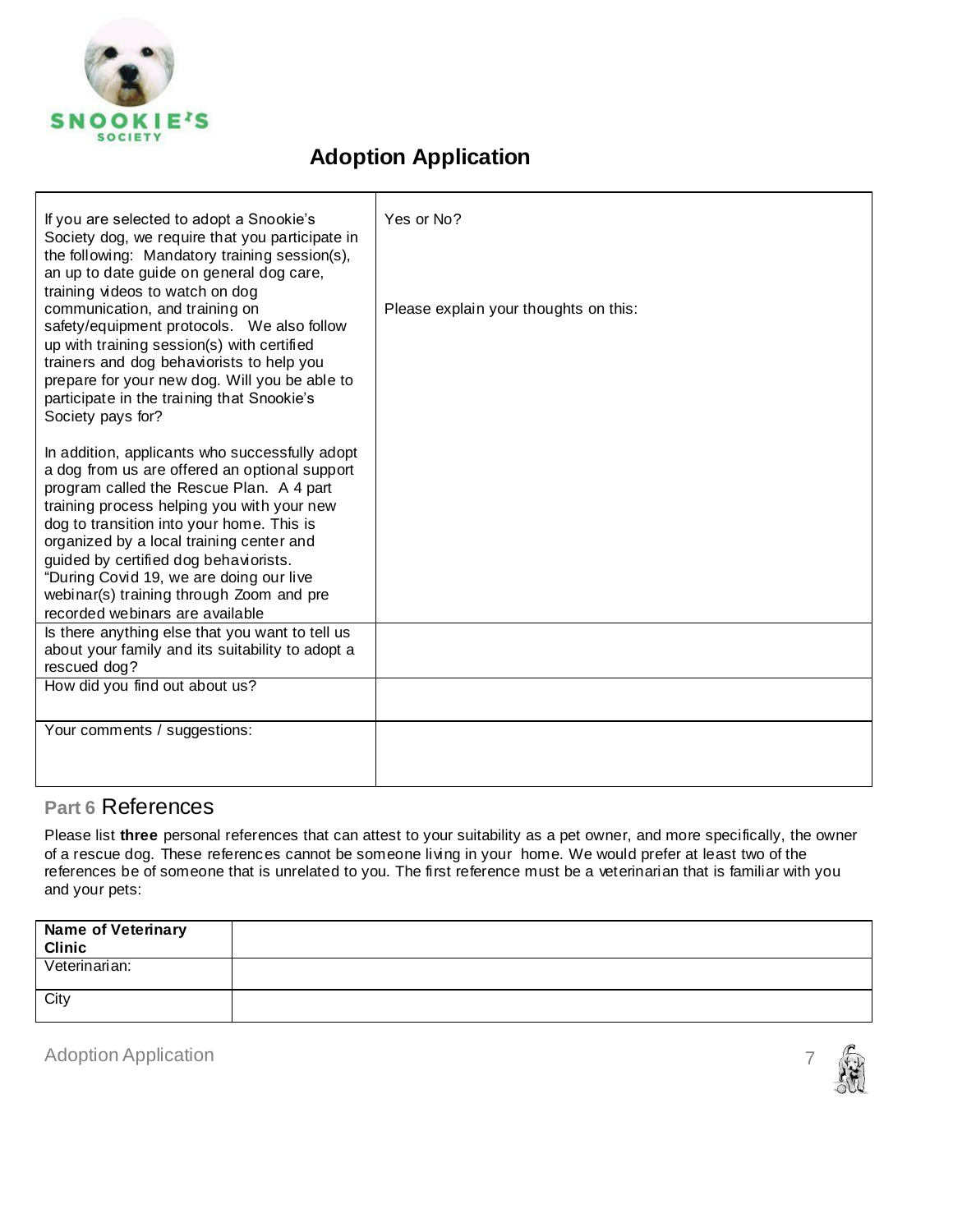

| Reference #3:             |  |  |  |
|---------------------------|--|--|--|
| Name:                     |  |  |  |
| City:                     |  |  |  |
| State/Prov.<br>Day Phone: |  |  |  |
|                           |  |  |  |
| Eve Phone:                |  |  |  |
| E-Mail                    |  |  |  |